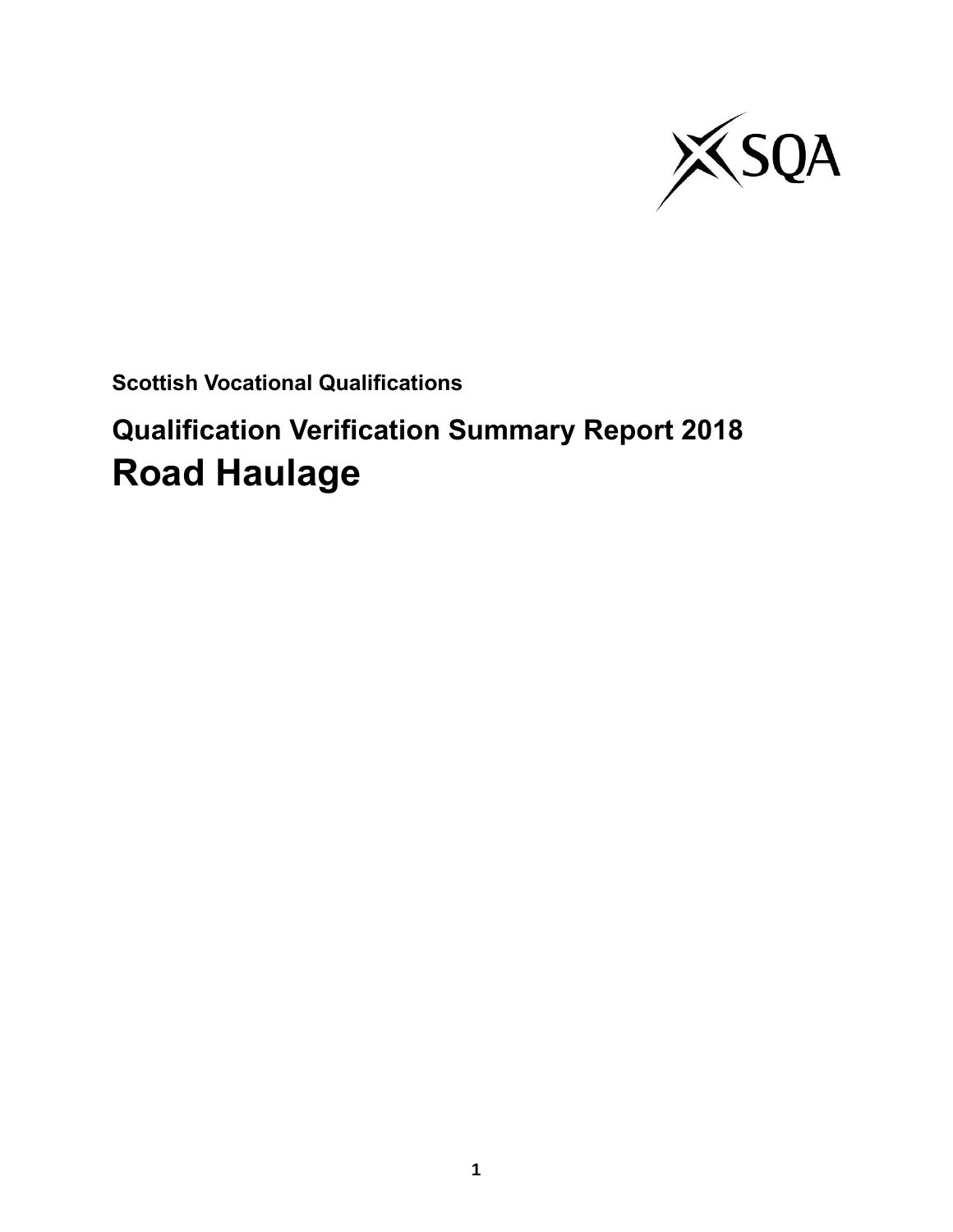### **Introduction**

During the 2017–2018 session, the units listed below were externally verified for the following SVQs in Driving Goods Vehicles (GE1C 23, GA05 22, GE6A 23, GL1C 23, GL1E 22):

- FA0K 04 Plan the Route and Timings for the Collection and Delivery of Loads
- H0A3 04 Maintain Health and Safety in Logistics Operations
- F347 04 Apply Technology in Logistics Operations
- H0A4 04 Moving or Handling Goods in Logistics Operations
- FA1D 04 Drive the Vehicle on Public Roads in a Fuel Efficient Manner: Van
- FA13 04 Drive the Vehicle on Public Roads in a Fuel Efficient Manner: Rigid Vehicle
- FA1E 04 Ensure the Vehicle is Loaded Correctly: Van
- FA10 04 Protect the Vehicle and the Load: Rigid Vehicle
- FA11 04 Operate and Monitor the Vehicle Systems: Rigid Vehicle
- H2CH 04 Develop Effective Working Relationships with Colleagues in Logistics Operations
- HA65 04 Assess Motor Vehicle Condition
- HA66 04 Identify Suitable Collection and Delivery Points
- FA18 04 Prepare the Vehicle for Driving: Van
- FA0Y 04 Prepare the Vehicle for Driving: Rigid Vehicle

All centres are well established and competent with good track records. Assessment and verification systems continue to be well organised and effectively delivered. At all centres, candidates enjoy their training and in the majority are usually successful.

The centres offer a wide range of qualifications within the automotive and logistics sector. Some centres are accredited driving training centres, offering impressive facilities that cater for all candidate needs. The LGV driver training delivered at these centres is advantageous for candidates working towards the Driving Goods Vehicles qualifications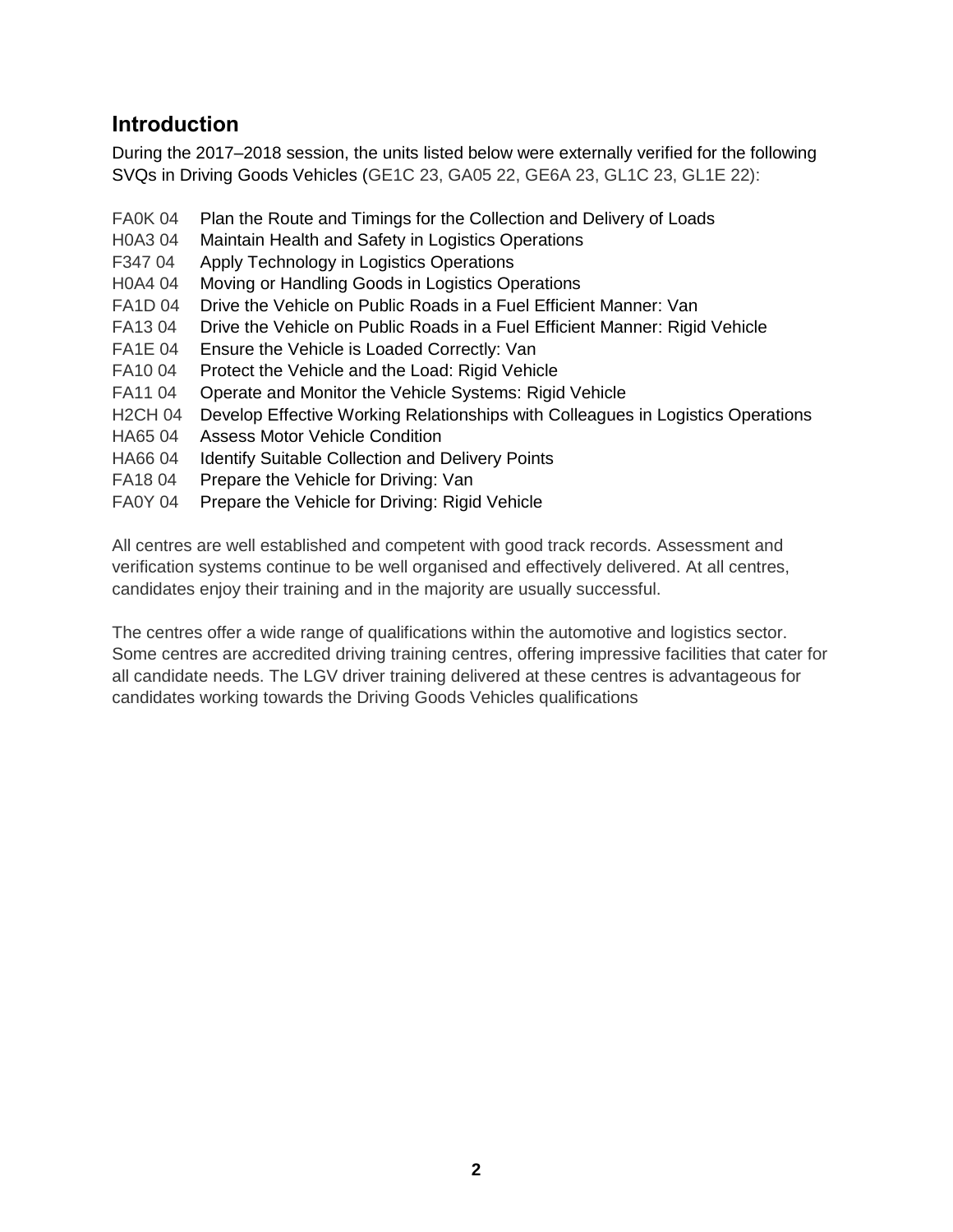## **Category 2: Resources**

#### **Criterion 2.1: Assessors and internal verifiers must be competent to assess and internally verify, in line with the requirements of the qualification.**

All centres have sufficiently qualified assessors and verifiers, and this was corroborated by the CVs and certificates sampled during the verification visit. All centres keep records of ongoing CPD activities. One centre also carries out regular and comprehensive staff training needs analysis, which covers areas such as 'what results and improvements the CPD is intended to achieve'.

At all centres, assessors and internal verifiers are occupationally qualified and hold the required qualification for the awards. Regular checks are carried out in all centres to ensure the validity of assessor/internal verification licences.

#### **Criterion 2.4: There must be evidence of initial and ongoing reviews of assessment environments; equipment; and reference, learning and assessment materials.**

Documentation in all centres confirmed that ongoing reviews of the assessment environment, procedures, equipment, and learning and reference materials takes place. At one centre, the e-portfolio sampled contained up-to-date qualification details and resource material that was relevant to the award. To reflect current demand, one centre now provides automatic/electric vehicles in its fleet.

At most centres, the majority of assessments continues to be carried out in the workplace. Candidates can use well-lit training rooms equipped with IT access, learning and assessment materials. These facilities and resources are reviewed on a continuous basis.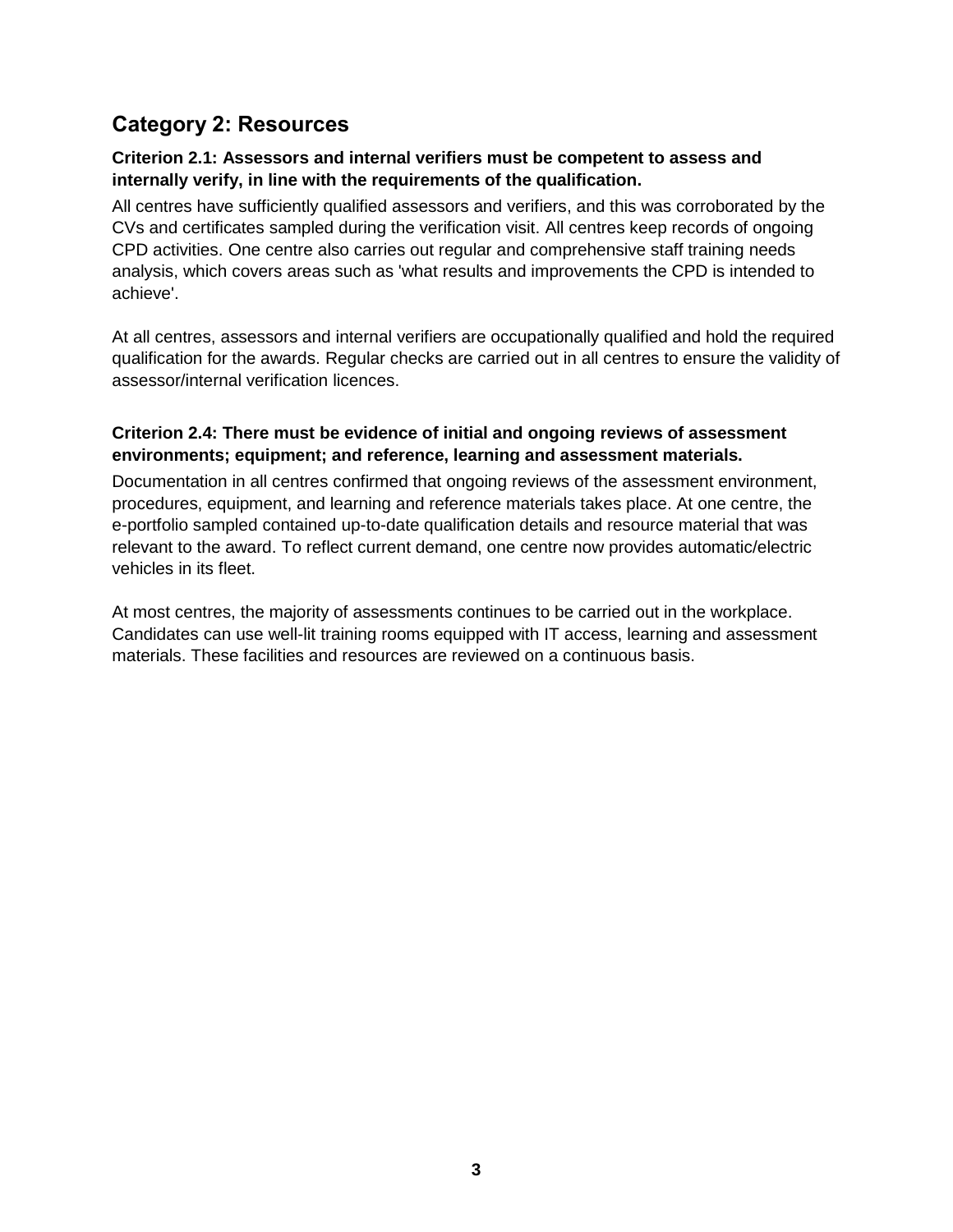#### **Category 3: Candidate support**

#### **Criterion 3.2: Candidates' development needs and prior achievements (where appropriate) must be matched against the requirements of the award.**

At the recruitment stage in all centres, candidates complete an initial assessment with the results feeding into training plans. Assessors and verifiers take into consideration the results of the initial assessment to ensure all candidates have equal access to fair assessment, and that they can achieve the award. The training plans confirm the units the candidates will be completing. Any prior experience is recorded on the plan of learning and taken into consideration in assessment planning.

One centre uses an all-inclusive candidate handbook, which covers all prior learning and highlights training needs against the demands of the award. The handbook also covers induction, a process which is normally led by the allocated assessor.

At all centres, the induction process ensures that candidates are capable of meeting the demands of the award. Any shortfalls are addressed prior to the candidate starting the award.

#### **Criterion 3.3: Candidates must have scheduled contact with their assessor to review their progress and to revise their assessment plans accordingly.**

At all centres, candidates have scheduled contact with their assessor at least every six weeks. This is usually face-to-face, but can include e-mail, SMS and telephone contact. Candidates can contact their assessor at any time. The level of contact is recorded in candidate training records and contact records, which are signed off and dated by both the candidate and assessor.

Visit logs in candidate portfolios confirm when visits with assessors take place. Every visit involves a review during which candidates comment on their progress and highlight any concerns they may have. Employer comments on the candidate's progress are also recorded at the review.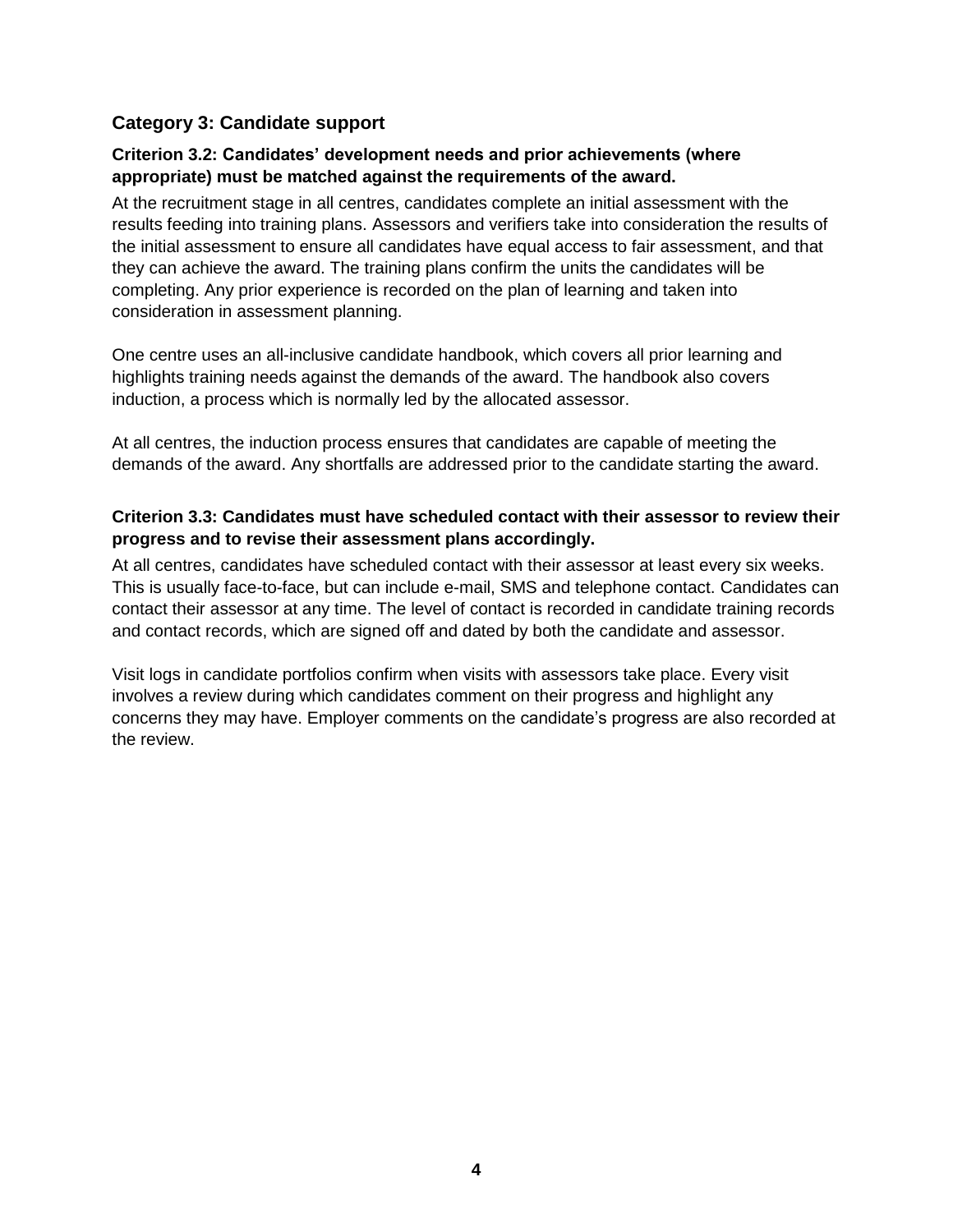#### **Category 4: Internal assessment and verification**

#### **Criterion 4.2: Internal assessment and verification procedures must be implemented to ensure standardisation of assessment.**

Centre assessment and verification procedures continue to be thorough; they are well documented in centre policies, and are fully implemented to meet SQA requirements.

Assessments predominantly take place on site in the candidate's workplace, using video, Q&A, and reports etc. These are retained on paper, disc or electronically and are available for viewing. This is supported by regular standardisation meetings, for which minutes are available for sampling. At all centres, portfolios sampled contained clear referencing to the standards. At all centres, assessors use video recording to capture evidence. Where the centre has also been using still pictures, the assessor annotates the picture to confirm where it meets the criteria. All centres regularly review the assessment process to ensure consistency and continual improvement.

#### **Criterion 4.3: Assessment instruments and methods and their selection and use must be valid, reliable, practicable, equitable and fair.**

At all centres, evidence from candidate portfolios confirmed that assessment instruments and methods continue to be valid, reliable, equitable and fair. Assessment is usually based in the workplace. Regular, scheduled monitoring of assessment instruments and methods takes place and the results are recorded.

The assessment methods used to measure the learner against the NOS allow the average learner to achieve the assessment. Constancy of judgment, as evidenced in learners' portfolios at all centres, ensures the system is fair, valid and reliable for all learners.

#### **Criterion 4.4: Assessment evidence must be the candidate's own work, generated under SQA's required conditions.**

At all centres, assessments are carried out in the candidates' working environment. Candidates sign a declaration on completion of the qualification confirming that all work within the portfolios is their own.

All centre induction processes require the candidate to sign a disclaimer confirming that all work will be their own. This is also signed by the assessor and monitored by the internal verifier. Candidate work is monitored throughout the qualification for any evidence of plagiarism. The majority of assessments are by direct observation in the execution of the daily work activities. This is certificated by assessor's signature at the point of assessment and countersigned by the candidate at the same time verifying their own work. Video capture clearly identifies the actual candidate undergoing assessment.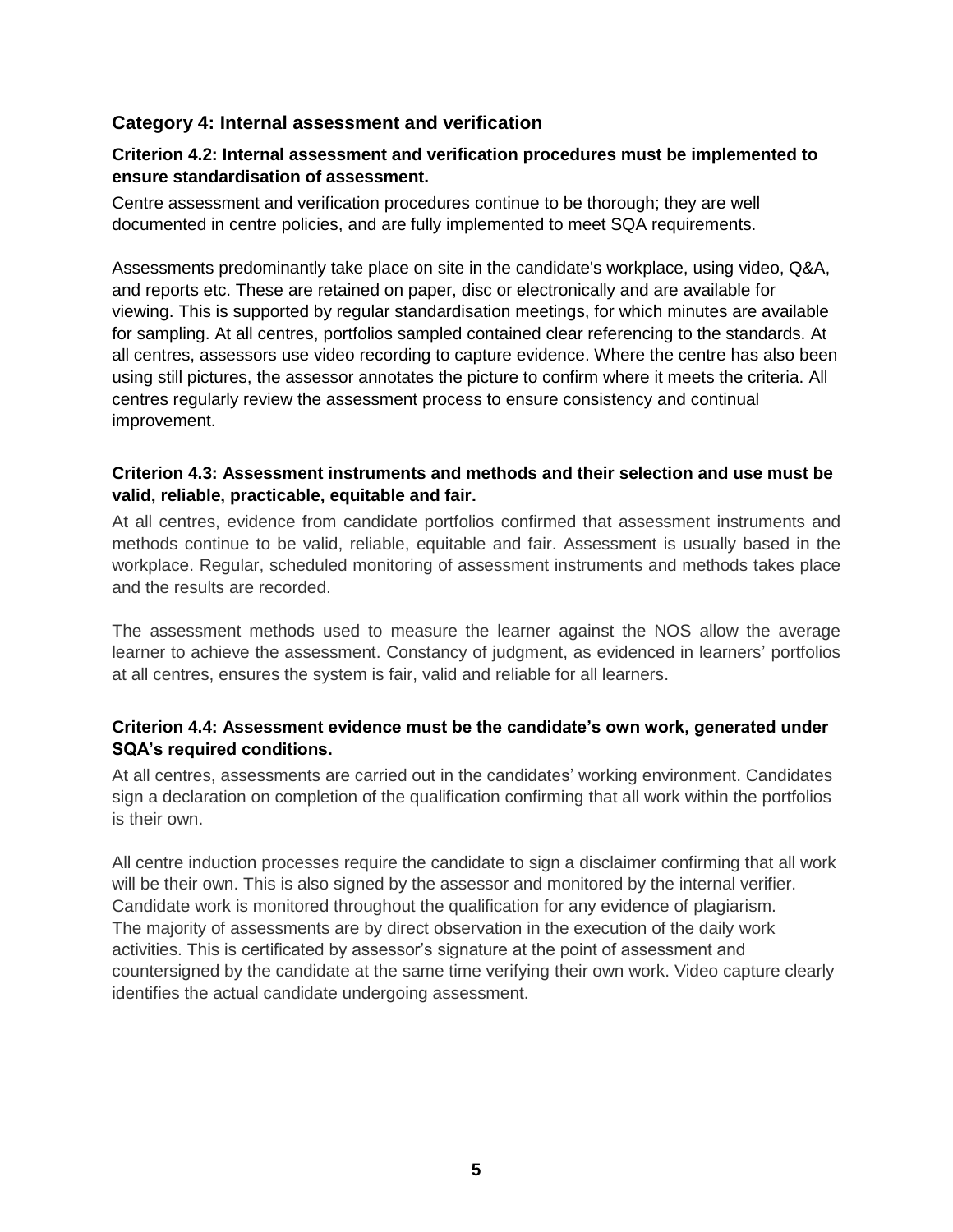#### **Criterion 4.6: Evidence of candidates' work must be accurately and consistently judged by assessors against SQA's requirements.**

Evidence from candidate portfolios examined at all centres showed that assessments and internal verification work continues to be accurate and consistent when judged by assessors against SQA's requirements. This is supported by very thorough internal verification and regular standardisation meetings and activities.

At all centres, candidate evidence is clearly mapped to the criteria confirming candidate competency. Feedback is given and recorded on each assessment occasion. The internal verifiers support assessors to ensure consistency of approach across all staff involved in the delivery of the award.

#### **Criterion 4.7: Candidate evidence must be retained in line with SQA requirements.**

All candidate evidence continues to be retained in line with SQA requirements. All centres keep records in secure facilities at their main base, and retain back-up copies. All candidate evidence requested was available for sampling.

#### **Criterion 4.9: Feedback from qualification verifiers must be disseminated to staff and used to inform assessment practice.**

Verifiers' interviews with assessors and meeting minutes confirmed that all feedback from external verification visits is discussed at standardisation meetings. At one centre, a previous verification report had suggested that the centre use the SQA template CPD log, and this has now been implemented. CPD logs made available for sampling were in the new format.

External verifiers' feedback is disseminated directly to staff where practical, or by phone, SMS or e-mail. At all centres, all allocated staff have free access to all reports, minutes of meetings, and comments arising from the external verification visit. Standardisation meetings and procedures put actions in place to immediately resolve any highlighted issues.